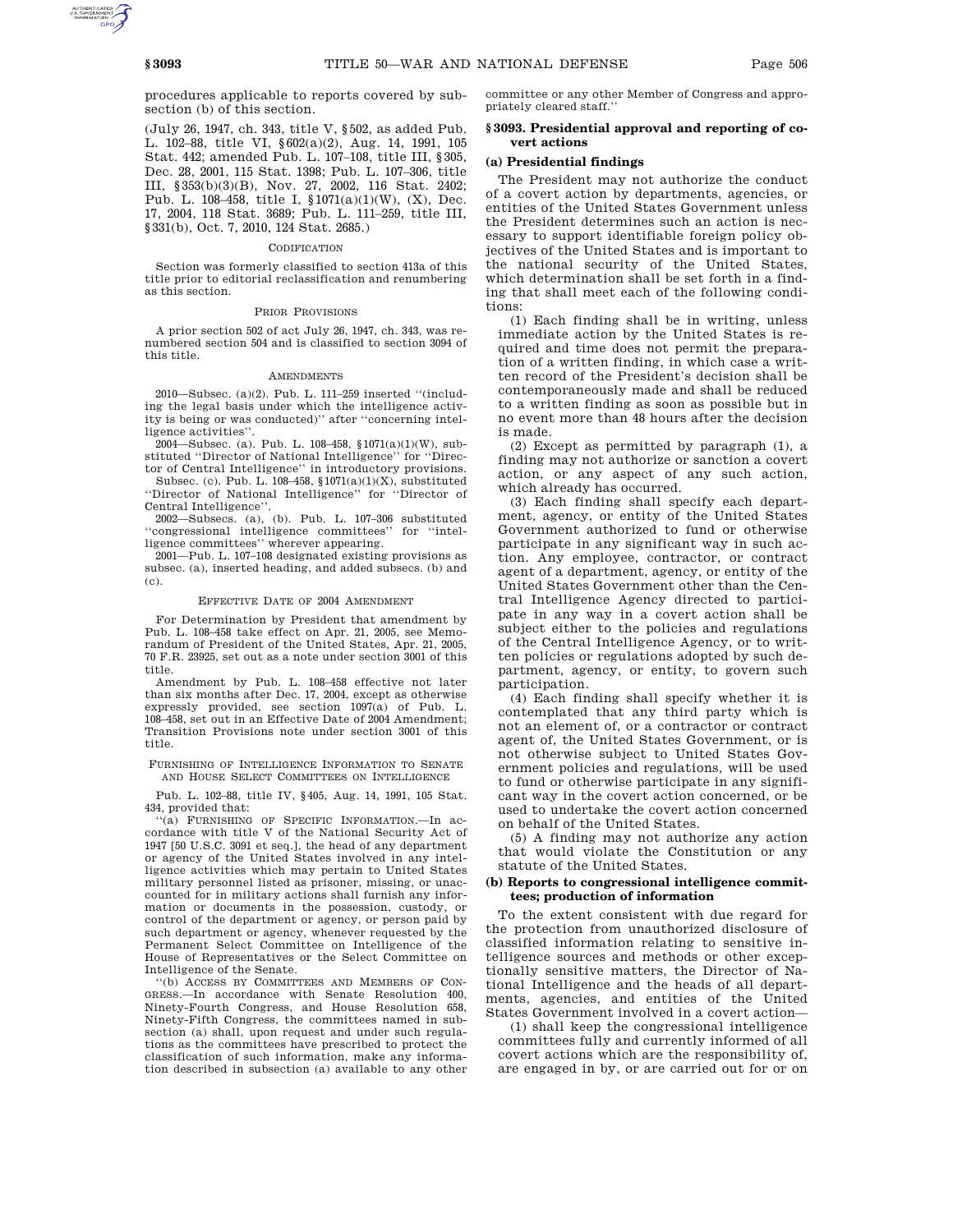behalf of, any department, agency, or entity of the United States Government, including significant failures; and

(2) shall furnish to the congressional intelligence committees any information or material concerning covert actions (including the legal basis under which the covert action is being or was conducted) which is in the possession, custody, or control of any department, agency, or entity of the United States Government and which is requested by either of the congressional intelligence committees in order to carry out its authorized responsibilities.

## **(c) Timing of reports; access to finding**

(1) The President shall ensure that any finding approved pursuant to subsection (a) of this section shall be reported in writing to the congressional intelligence committees as soon as possible after such approval and before the initiation of the covert action authorized by the finding, except as otherwise provided in paragraph (2) and paragraph (3).

(2) If the President determines that it is essential to limit access to the finding to meet extraordinary circumstances affecting vital interests of the United States, the finding may be reported to the chairmen and ranking minority members of the congressional intelligence committees, the Speaker and minority leader of the House of Representatives, the majority and minority leaders of the Senate, and such other member or members of the congressional leadership as may be included by the President.

(3) Whenever a finding is not reported pursuant to paragraph  $(1)$  or  $(2)$  of this section,<sup>1</sup> the President shall fully inform the congressional intelligence committees in a timely fashion and shall provide a statement of the reasons for not giving prior notice.

(4) In a case under paragraph  $(1)$ ,  $(2)$ , or  $(3)$ , a copy of the finding, signed by the President, shall be provided to the chairman of each congressional intelligence committee.

 $(5)(A)$  When access to a finding, or a notification provided under subsection  $(d)(1)$ , is limited to the Members of Congress specified in paragraph (2), a written statement of the reasons for limiting such access shall also be provided.

(B) Not later than 180 days after a statement of reasons is submitted in accordance with subparagraph (A) or this subparagraph, the President shall ensure that—

(i) all members of the congressional intelligence committees are provided access to the finding or notification; or

(ii) a statement of reasons that it is essential to continue to limit access to such finding or such notification to meet extraordinary circumstances affecting vital interests of the United States is submitted to the Members of Congress specified in paragraph (2).

# **(d) Changes in previously approved actions**

(1) The President shall ensure that the congressional intelligence committees, or, if applicable, the Members of Congress specified in subsection (c)(2) of this section, are notified in writing of any significant change in a previously approved covert action, or any significant undertaking pursuant to a previously approved finding, in the same manner as findings are reported pursuant to subsection (c) of this section.

(2) In determining whether an activity constitutes a significant undertaking for purposes of paragraph (1), the President shall consider whether the activity—

(A) involves significant risk of loss of life;

(B) requires an expansion of existing authorities, including authorities relating to research, development, or operations;

(C) results in the expenditure of significant funds or other resources;

(D) requires notification under section 3094 of this title;

(E) gives rise to a significant risk of disclosing intelligence sources or methods; or

(F) presents a reasonably foreseeable risk of serious damage to the diplomatic relations of the United States if such activity were disclosed without authorization.

### **(e) ''Covert action'' defined**

As used in this subchapter, the term ''covert action'' means an activity or activities of the United States Government to influence political, economic, or military conditions abroad, where it is intended that the role of the United States Government will not be apparent or acknowledged publicly, but does not include—

(1) activities the primary purpose of which is to acquire intelligence, traditional counterintelligence activities, traditional activities to improve or maintain the operational security of United States Government programs, or administrative activities;

(2) traditional diplomatic or military activities or routine support to such activities;

(3) traditional law enforcement activities conducted by United States Government law enforcement agencies or routine support to such activities; or

(4) activities to provide routine support to the overt activities (other than activities described in paragraph  $(1)$ ,  $(2)$ , or  $(3)$ ) of other United States Government agencies abroad.

# **(f) Prohibition on covert actions intended to influence United States political processes, etc.**

No covert action may be conducted which is intended to influence United States political processes, public opinion, policies, or media.

## **(g) Notice and general description where access to finding or notification limited; maintenance of records and written statements**

(1) In any case where access to a finding reported under subsection (c) or notification provided under subsection (d)(1) is not made available to all members of a congressional intelligence committee in accordance with subsection (c)(2), the President shall notify all members of such committee that such finding or such notification has been provided only to the members specified in subsection (c)(2).

(2) In any case where access to a finding reported under subsection (c) or notification provided under subsection (d)(1) is not made available to all members of a congressional intelligence committee in accordance with subsection (c)(2), the President shall provide to all

<sup>1</sup>So in original. Probably should be ''subsection,''.